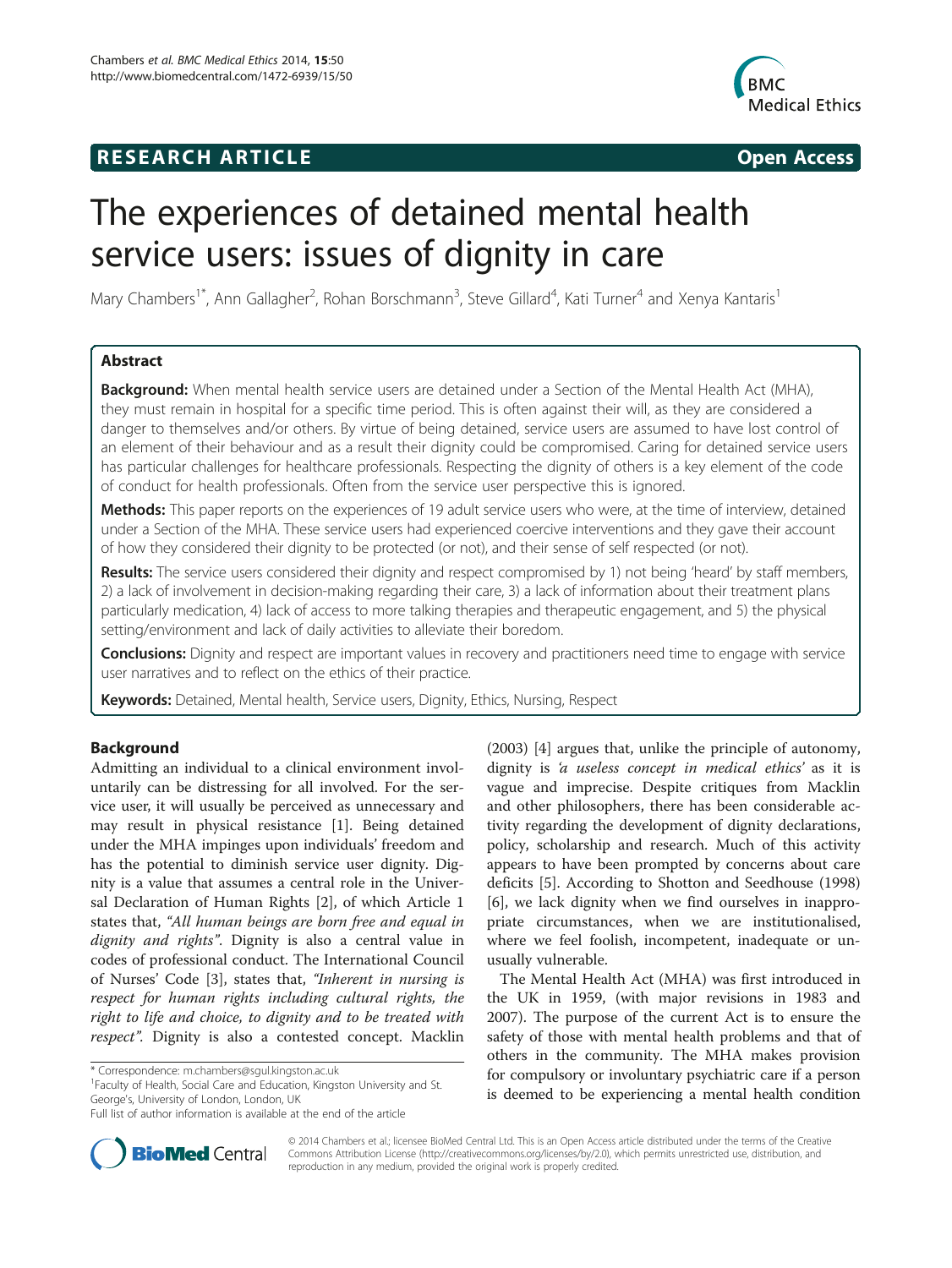that is of a nature and/or degree deemed appropriate for care and judged necessary to safeguard the health and safety of the individual or the protection of others. The majority of individuals currently accessing mental health services are admitted to hospital, under a Section of the MHA [\[1](#page-6-0)]. The implementation of the Act highlights three key ethical issues: 1) the person's right to receive medical treatment, 2) their right to liberty and dignity, and 3) the protection of the public. The constraints on the provision of care in inpatient settings including the staffing and resources must be acknowledged and indeed that service users may have been very unwell upon admission and not necessarily able to 'choose interventions'. The service users' right to receive medical treatment and their safety ensured has already been outline however in the 'call of duty', under some circumstances such as where coercive interventions are used, these might compete with the preservation of dignity from the perspective of the service user.

Treatment can be provided to mental health service users without their consent if it is judged by professionals to be in their best interest and supported by the principle of beneficence. The ability to contribute to the decisionmaking process about their plan of care, the opportunity to express autonomy, to give and/or withhold consent freely and the right to confidentiality is sometimes denied to those detained under the MHA [[7\]](#page-6-0). The result of such denial can be a sense of powerlessness and/or helplessness which can impinge upon service user self-confidence and self-esteem, thereby hindering recovery [[8,9](#page-6-0)]. Chochinov's research relating to dignity therapy demonstrates that where patients lack dignity they may, quite literally, lose the 'will to live' [\[10](#page-6-0)]. Strengthening service users' dignity can increase confidence and satisfaction with care, whereas disrespecting dignity can result in deterioration in both physical and mental health [\[11](#page-6-0)]. When service users are admitted under a Section of the MHA their levels of distress can manifest itself into an act of physical behaviour [\[1\]](#page-6-0) that can result in danger to themselves and/ or others in their immediate environment. When such behaviour is experienced by nursing staff coercive forms of interventions such as control and restraint, rapid tranquilisation and/or seclusion may be used. Being exposed to such interventions is an affront to service user dignity [[12](#page-6-0)]. The Care Quality Commission (CQC) (2010) [\[13](#page-7-0)] has a statutory duty to monitor how service providers exercise their power under the Act and to provide a safeguard for service users. A further safeguard are the National Institute for Health and Clinical Excellence (NICE, 2005) [\[14\]](#page-7-0) guidelines on the techniques to be used by professionals in the management of violence and aggression which stipulates that coercive interventions should be used only as a last resort.

This study aimed to explore the service user experience of detained care. In particular, service users were asked to reflect upon how their dignity and respect was considered when sectioned and subjected to coercive interventions and asked to reflect upon answers on issues of major significance and/or importance to them.

## Methods

#### Setting and participants

The project took place in 3 mental health hospitals of similar size and nature in the South East of England and involved 19 service users who were detained under Section 3 of the UK MHA (1983; 2007) at the time of data collection. Service users were detained between 2 weeks to 2 months at the time of being interviewed.

A purposive sampling technique was used; purposive sampling is sampling with a purpose in mind where the researchers have one or more specific predefined groups or types of people that they are seeking. Purposive sampling can be very useful for situations where you need to reach a targeted sample quickly and where sampling for proportionality is not the primary concern. With a purposive sample, you are likely to get the opinions of your target population [[15](#page-7-0)]. The service user participants were identified by both the ward manager of their inpatient ward and consulting Psychiatrist as primarily having capacity and secondly as someone who would be interested in discussing their experiences of being detained, (from admission to discharge). Potential participants were given the study information sheet by the person who would interview them; this would either have been a service user researcher or a clinical psychologist all of which were members of the research team. The participants were given the opportunity to ask questions and to confirm their interest in participating in the study. Participants were also informed that their engagement in the project was entirely voluntary and that if they wished to withdraw at any time this would not impact upon their access to and receipt of services and clinical support.

Those participating had all experienced some form of coercive intervention such as control and restraint, rapid tranquillisation and/or seclusion (according to the ward manager on their inpatient ward). Of the 19 participants, 12 (63%) were male and 7 (37%) were female; 7 (36%) were black British, 10 (52%) were white British and 2 (12%) were of other ethnic origin. Their mean age was 35 (SD 10.0, range 19–53). All service users were resident in an acute admission ward, a psychiatric intensive care ward (PICU) or a forensic inpatient ward and had sufficient symptom stability according to the responsible Psychiatrist and ward manager, to participate in an hour long interview on one occasion.

#### Data collection

Interviews were conducted over a six-month period. The semi-structured interviews explored in detail, service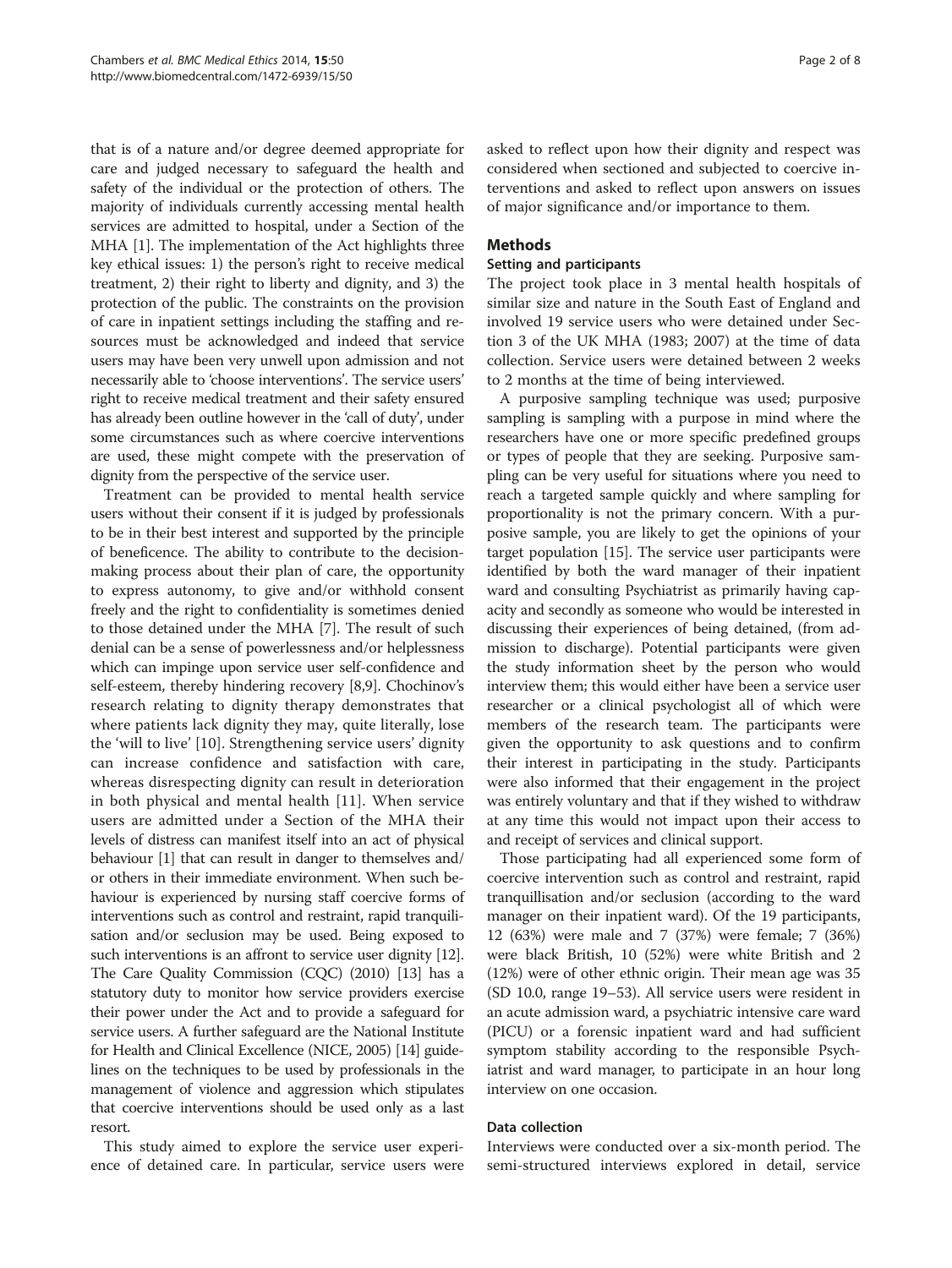users' experiences of detention and of coercive interventions. The interviews were undertaken by a combination of three service user researchers i.e. researchers with personal experience of inpatient mental health treatment and of being detained under the MHA, and a clinical psychologist all of which were part of the research team. All the interviews were conducted in private in a quiet room in their inpatient ward. As the focus of the study was on capturing and understanding the lived experience of detained care, the input of service users as members of the research team was considered to be important and beneficial due to their greater sensitivity and empathy of such issues [\[16\]](#page-7-0). The interviews took place in the clinical environment in which the service users were detained. An interview schedule served as a guide for each interview and to ensure consistency of questioning. Examples of questions include, why were you detained/what were the circumstances surrounding your detainment; describe your experience of being admitted to hospital; were you involved in your care plan, if so, how did you contribute? Inexperienced interviews were given training to conduct the interviews as appropriate.

The interviews were audio-recorded and subsequently transcribed verbatim. The duration for the interviews varied from 45 to 60 minutes. Each participant was assigned a code number for the interview to ensure anonymity. Participants were informed that the staff team and/or police would be informed of anything that constituted a danger and/or referred to anything that might be criminal in nature.

# Data analysis

The data from the interview transcripts were analysed using an (inductive), thematic approach whose purpose was to describe and draw inferences and/or conclusions, patterns and/or trends about the characteristics of communications major headings which refer to the producers or causes of content, and the audiences and consequences of content [[17](#page-7-0)]. This relational analysis explored the spectrum of possible relationships between analytical themes within the data and the relationships among the concepts in the data. Relational analysis is a technique used that explores relationships of identified concepts in a text. This type of research takes nonstatistical methods to explore the relationships of concepts found in groups of text. In other words, the focus of relational analysis is to look for semantic, or meaningful, relationships within the content of the data [\[18](#page-7-0)]. Any passages and/or situations from the transcripts of interest and importance together with commonalities were captured across the interviews and given a short label or description. The data were then categorised according to 5 broad key themes and their sub-themes. No new key themes or sub-themes emerged after analysing

the first 10 interviews. It should be noted that the themes were not predetermined as the study was exploratory.

#### Ethical considerations

A favourable ethical opinion was obtained from local Research Ethics Committee (06/Q0803/198) and the Research and Development (R&D) committee of each participating hospital. To comply with the conditions of ethical approval, enhanced support was made available to the service user researchers if during interviews if required. Post interview briefings took place as part of the on-going supervision process.

#### Results

The overarching principal theme that emerged was a desire to be treated with dignity and respect by staff. Five other key themes were identified. Table 1 summarises the key themes and their associated sub-themes. The themes are presented with supporting quotations from the service user participants. The quotations included illustrate and validate interpretations [\[19](#page-7-0)].

The findings presented and discussed below are the perceptions, reports, views and interpretations of the participants and were not independently observed by the interviewees. The connection between the overarching theme of dignity, the other broad themes and their subthemes were relationships/associations that the authors identified during the content analysis of the reports from the service users. The study aimed to explore the service

#### Table 1 Key themes and their sub-themes

| <b>Key themes</b>                                                           | Sub-themes                                              |
|-----------------------------------------------------------------------------|---------------------------------------------------------|
| 'Heard' by staff members                                                    | Powerlessness and lack<br>of autonomy                   |
|                                                                             | Self-worth                                              |
|                                                                             | Staff/service user relationships<br>and staff attitudes |
|                                                                             | Stigmatisation                                          |
| Involvement in decision-making<br>regarding their care                      | Future prospects                                        |
|                                                                             | Powerlessness and lack<br>of autonomy                   |
|                                                                             | Self-worth                                              |
| Information about their treatment<br>plans (particularly medication)        | Powerlessness and lack<br>of autonomy                   |
|                                                                             | Self-worth                                              |
|                                                                             | Staff/service user communication<br>and staff attitudes |
| Access to more talking therapies<br>and therapeutic engagement              | Restraint and feelings<br>of helplessness               |
|                                                                             | Seclusion/timeout                                       |
| Physical setting/environment and<br>Daily activities (to alleviate boredom) | Physical surroundings                                   |
|                                                                             | Feelings of imprisonment                                |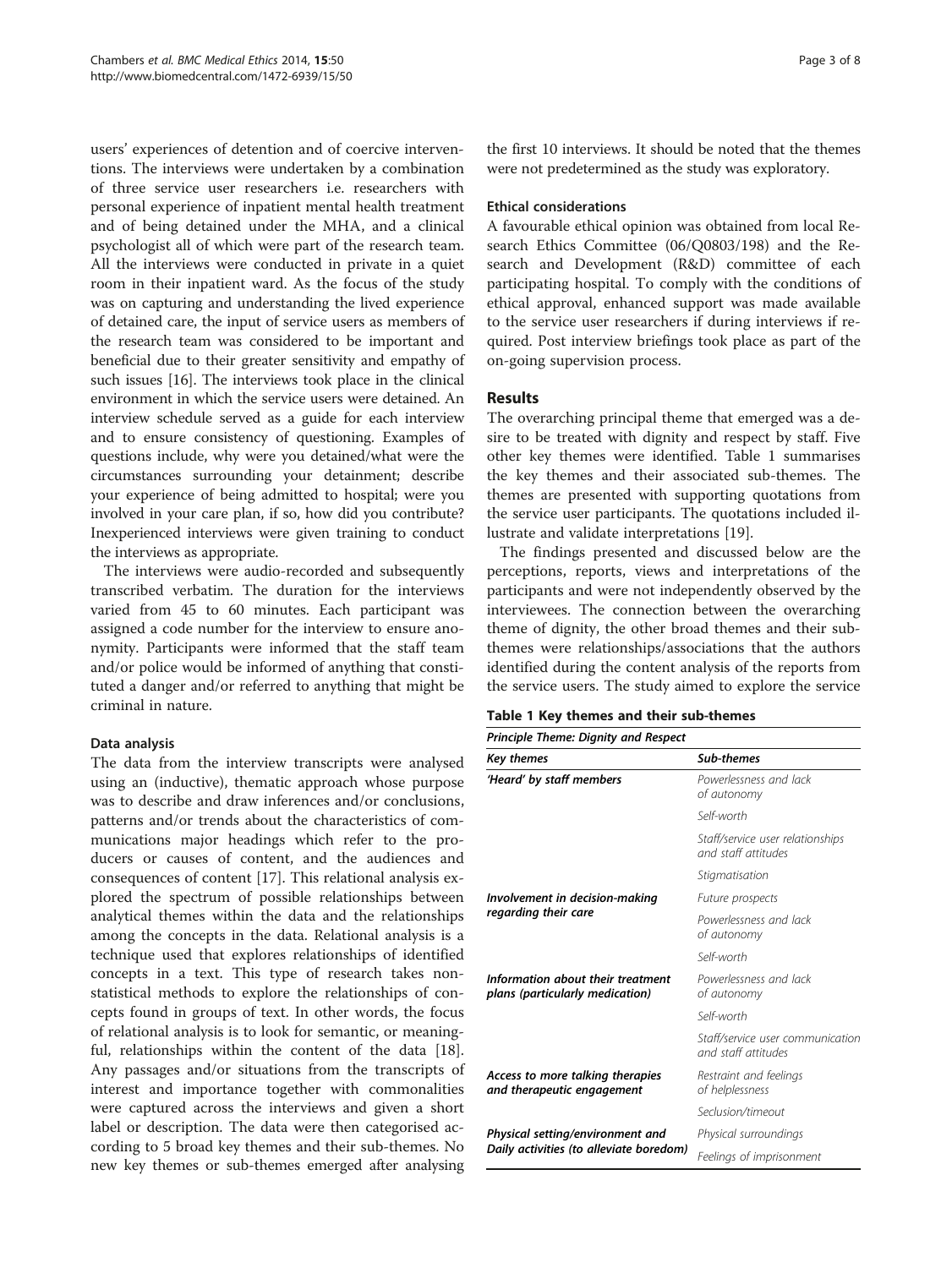user experience of detained care. In particular, service users were asked to reflect upon how their dignity and respect was considered when sectioned and subjected to coercive interventions. The focus of the study was on capturing and understanding the lived experience of detained care; at no time were the service users asked directly if their dignity was impacted upon.

## 'Heard' by staff members

In some way or another all interviewee spoke of a sense of powerlessness and lack of autonomy whilst detained, which was deemed to diminish their sense of self-worth. This alongside reported poor relationships with staff and staff attitudes led to the feeling that they were being marginalised for having a mental illness by staff and society. These feelings were accompanied with frustration at not being treated as human beings. There does seem to be a conflict between taking care of service user autonomy and the principle of beneficence. Positive elements of the staff and service user relationships, communication and staff attitudes were also captured during the interview process. The following quotations illustrate this theme and its subthemes.

I found that they (staff) had confidence in me and  $I$ had confidence in myself, so I could go out on the grounds. I knew that they (staff) could trust me and I could trust them. So there was this bond of trust which is quite imperative… when you speak to maybe your named nurse, he or she would literally tell you things that can attribute to positive things in your mental health (Participant 6)

… we can become sort of entities of psychological habits, and they can put us not as a human being but as a series of quirky behaviours which they can sort of diagnose in their own ways, you know? … forever sort of speaking abruptly and saying "You're not answering me correctly, go to your room and have time out for fifteen minutes", and you felt like a naughty child, you know? It's sort of in your mind that you've got to watch your p's and q's (Participant 13)

Service users reported that they felt marginalised and discriminated against not only in the 'outside world' but within the ward by staff. Adults with mental health problems are one of the most socially excluded groups in society [[20](#page-7-0)]. Participants reported that they sometimes felt marginalised and/or discriminated against by members of staff and also humiliated and embarrassed. The following quotes demonstrate these feelings.

So it's a double-edged sword when you've got mental health problems. You're labelled. At home you've got a label, and you're labelled in the system, so there's not a great deal of dignity afforded to you. Yeah, and also everyone like your relatives knows you've been in here, oh, it's happened again, and you are the sort of black sheep of the family, so you've got lots of things on your head really. The label sticks, it really sticks (Participant 13)

They're the nurses, we're the mentally ill, and maybe that's it. Basically, we're supposed to be mad, and they're supposed to be perfect, you know what I mean, and pristine. Play the game and get on with it (Participant 16)

There is a somewhat complex relationship between detained service users and staff members involving staff attitudes and what information is communicated to those detained about their section, care and/or treatment. It may be a challenge to find a reasonable balance between closeness and distance in interactions with service users however, mistrust and a lack of confidence seems to have arisen in communication between service users and staff according to interviewees in this study. The relationship(s) and/or communication issues may hamper or promote service users' dignity with regard to their worth and value as individuals. This is illustrated by the following quotes.

But overall, they're together, kind of, and they do things against you. One thing that needs to change is the way that they feel that they're higher than you, and that they have a duty of care over you, because most of them don't even care, you know? They don't seem to have much love or respect for you (Participant 12)

# Involvement in decision-making regarding care

Although participants were detained under a Section of the MHA, it is important that as soon as their mental state permits they are able to input into the decisionmaking process regarding their care. When dignity is present people feel in control, valued, confident, comfortable and able to make decisions for themselves. With respect to service user input into decisions regarding care, the data indicate a mixed and inconsistent picture with views ranging from adequate information to no involvement in decision-making. Some participants described being coerced into taking medication and having 'no say' in treatment. Participants spoke of a sense of powerlessness and lack of autonomy whilst detained suggesting a conflict between service user autonomy and the principle of beneficence. Data showed that service users felt ignored and not listened to and that needs, wants and feelings were disregarded and overlooked.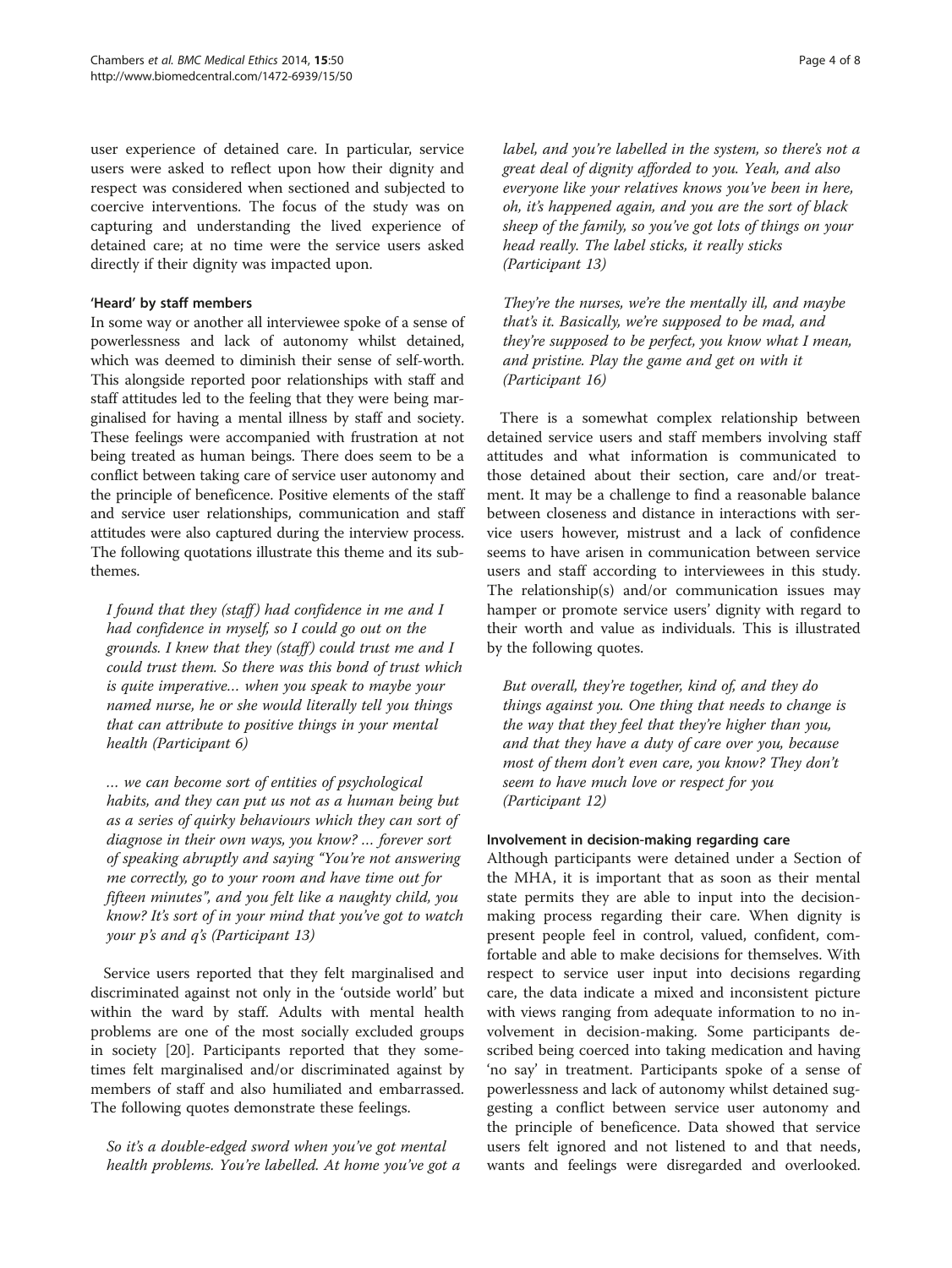Also highlighted were the differences in the approach between doctors and nurses, with the former being more 'directive' and the latter described as 'psychologically intimidating'.

The data suggests a mixed picture regarding service user views of the different professional groups. Service users appeared sensitive to staff behaviours and attitudes that may not be in harmony.

Definitely restricted (with regards to medication treatment), but coerced into taking medication. Cos nothing changes, when you ask for something to change, like medication, nothing changes until they're ready to change you. (Participant 1)

Um, yeah, I was given enough information. I was told, you know, what might happen and there are medications for the side effects (Participant 9)

They'll take no notice of what you say (in ward rounds). They'll pay no attention to what you have said. The nursing staff treats everyone the same but the doctors do not. I've seen him look at her, obviously he feels nothing but contempt for her. The doctors like for you to think that they're kind, considerate, thoughtful, understanding, loving. Providing that you go along with it and say, oh doctor, you're wonderful, you're so kind to me, what would I do without you? (Participant 17)

Several interviewees reported that they felt that their future was tainted due to sectioning and detainment therefore views/outlook about their chance and/or vision of their future was pessimistic.

Cos they're always saying they want to get us back to work and things …But it's hard in a place like this; you just become institutionalised and there's no goals to set (Participant 7)

Information about treatment plans (particularly medication) Data show that service users wanted information about medication and its potential side effects.

No-one was explaining to me what was happening. Uh, it was just given to me (medication); nobody did sit and discuss it with me (Participant 14)

#### Coercive interventions and alternatives

Participants described having experienced coercive practices and/or having witnessed them happen to others. Coercive practices, whilst seen as necessary in some situations, appeared to have physical and psychological consequences for the service user and were viewed as

adverse. Service users reported that staff seemed to know what they needed to do to avert untoward incidents i.e. hostile verbal and/or physical behaviour but did not act accordingly. Explanations suggested by participants were lack of time, did not persevere to meet service users' needs, could not stand any commotion, and consequently did not act in the service users' best interests.

In care situations, dignity can be promoted or diminished. Alternatives to coercive practices may help service users feel, think and behave in relation to their worth and/or value of themselves and others. Participants highlighted the need to find alternatives to coercive interventions e.g. counselling and timeout. In this context timeout was referring to being given personal space in a 'quiet room'.

I don't think I got proper counselling to begin with, in the very instance that I was admitted. And this is probably what is so crucial, imperative, to get one-toone counselling and really talk it through… I think counselling's the most essential thing, you know? Without it, patients are lost. 'Cos then they're gonna be kind of lost, they're gonna be constantly lost, and then pumped with more medication that they don't need. (Participant 6)

"Medication! Medication!", right? I think on this ward, not straight away medication, sort of like "calm down" first, instead of always giving people medication. Not talk things through, but they sort of like calm things down, or try to anyway (Participant 10)

Service users either described being put in seclusion or having witnessed this happen to others.

When they dragged me forward, one of them had to drag me by my trousers… And they pulled them down, and left them. That's out of order. It depends how it happens, some of them can be really embarrassing. Like me, I was getting dragged along in my underpants (Participant 12)

As with seclusion service users either described being restrained physically and/or chemically or having witnessed this happen to others.

Well, the scariest time was the first time, I was just petrified. And then the team came in and they held me down and um, they gave me an injection, and I was very scared (Participant 16)

It depends how they do it. Only giving the patient medication does not include being especially cruel to them. All they've got to do is hold them down and give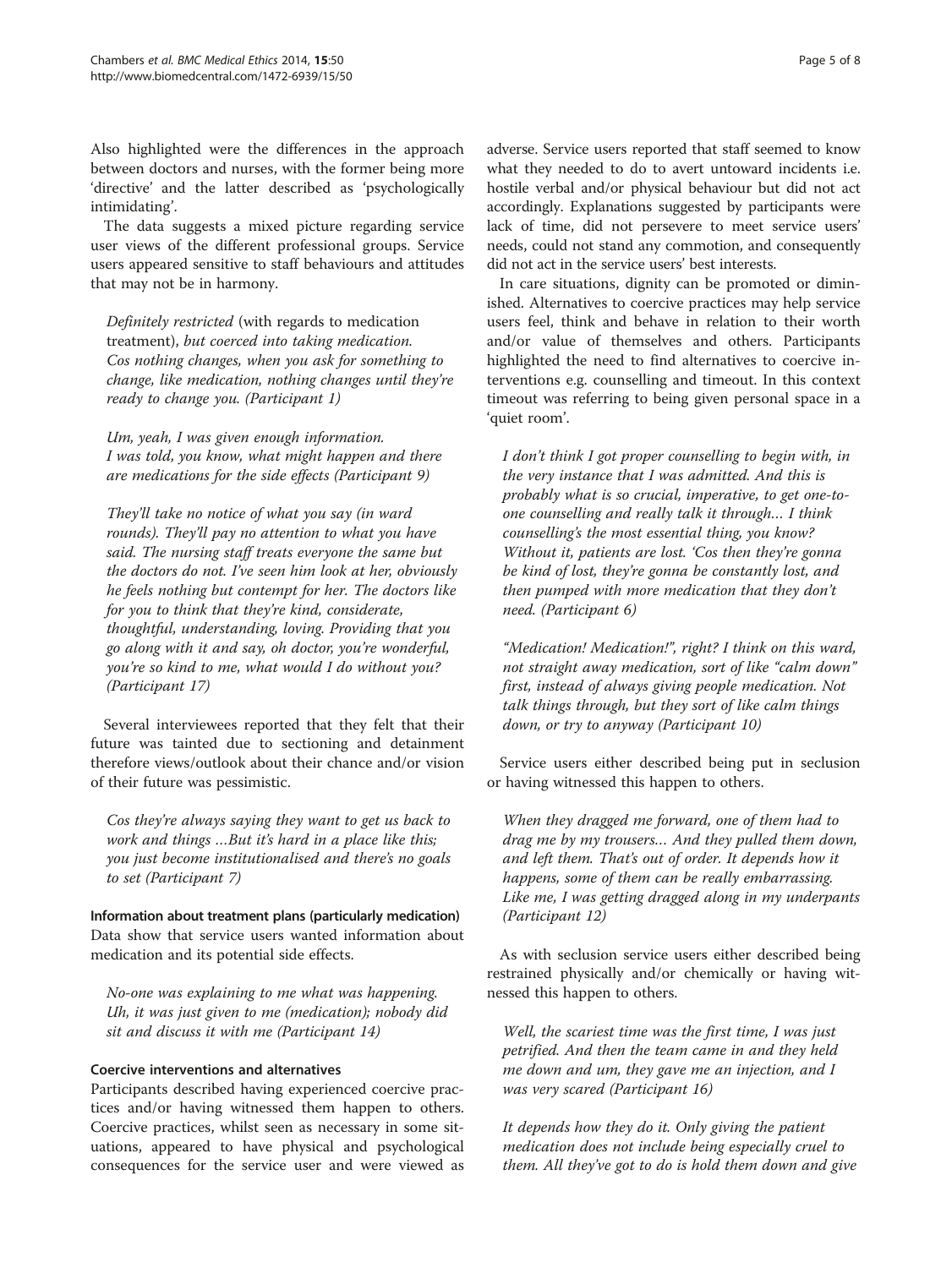them medication. Some of them can be cruel, you know? They pull their clothes around their neck and they're almost strangling them, and they hold their hand behind their back and it's cruel and they're squeezing their arms. Some of them can be very cruel…. Some of them take unfair advantage. (Participant 17)

#### Feelings of imprisonment and physical environment

Some service users compared being detained to that of imprisonment. They reported feeling powerless with no autonomy and that their actions were restrained and controlled. Lack of privacy, being under constant supervision and all wants and/or needs e.g. ground leave, had to be negotiated with staff as demonstrated in the examples that follow.

There's less, uh, restrictions in prison, you know? Like, we feel like we're in prison but they call it a hospital (Participant 3)

It would be nice to have some freedom and be treated normal. I mean, they've got windows here and obviously you can see outside and you've got air coming in and everything, but I think people just need to be outside every now and then (Participant 12)

Participants also commented on the physical characteristics of their environment/clinical setting. Environmental issues can threaten dignity in wards include overcrowding, poor staffing (levels and quality), and impoverished or unclean environments [\[21](#page-7-0)]. This includes the spatial and material aspects of the service users' ward.

Space I think is really important; everyone requires their own space, even down to their dormitories (Participant 6)

Yeah, it's not a bad ward at all and the effort that they've been putting into the ward with regards to decorating and stuff… they're making it a more cheerful and homely place (Participant 9)

# **Discussion**

The objective of this paper was to explore the experiences of service users detained under the United Kingdom Mental Health Act 1983/2007. The data suggests mixed views and experiences encompassed in the key themes and sub-themes that emerged ranging from positive attitudes to those of undignified treatment. There was some strain concerning the positive relationships with staff, general care and/or treatment and/or involvement in decision-making regarding care planning. This finding is significant in terms of the way that mental health professionals work with service users and the important effect on their recovery [\[22\]](#page-7-0). Building and establishing effective and trusting relationships with service users promotes and supports recovery and enables involvement and control over their 'conditions', treatment and care. It is important that staff members hold positive attitudes when caring for distressed service users to help them understand their situation and get the best possible outcome [[23](#page-7-0)]. Negative staff attitudes may lead to further frustration on the part of service users resulting in acts of physical aggression and culminating in coercive interventions [[24](#page-7-0)]. Conversely, some service users reported instances and encounters of disrespect and undignified treatment and/or care that impinged upon their dignity. These findings support previous research [[8,9\]](#page-6-0), by suggesting that feelings of powerlessness, helplessness and stigma, impinge on the service users' sense of dignity.

Shared decision-making is a fundamental component of recovery and active service users participation in care and treatment planning is a critical part of rehabilitation. Providing the opportunity for service users to choose interventions that fit personal preferences increases the likelihood that these interventions will have personal meaning, enhance satisfaction, improve quality of life (QoL) and therefore aid recovery. Our data suggests that when service users are detained, participants' perceive their right to opinions and judgments as diminished and their wishes and/or opinions not taken seriously. Service users reported feeling ignored, not listened to and their needs, wants and/or feelings being disregarded, overlooked and/or not acknowledged. Detained service users often feel stigmatised by their experiences of services and/or service providers; the stigma associated with mental illness is pervasive among healthcare workers and forms a real barrier to optimal recovery from the illness so health professionals have a responsibility to improve their own attitudes and behaviour towards people with mental illness [[11\]](#page-6-0).

Staff members did appear to apply the principle of beneficence, which is, prioritising doing good and the interests and well-being of service users. Nonetheless, service users reported negative feelings of being put into seclusion and being restrained consequently finding it difficult to empower themselves. To cease these practices, staff and service users alike would need to engage in relationships that include positive affirmations like respect. If staff feel that they understand service users better than the service users understand themselves it is difficult for service users to become autonomous, confident and/or empower themselves [\[25](#page-7-0)].

In a mental health practice environment, a denial of rights [\[26](#page-7-0)] has the potential to de-value and/or disregard the biography and capabilities of the service users. To overcome this, mutual encouragement and respect for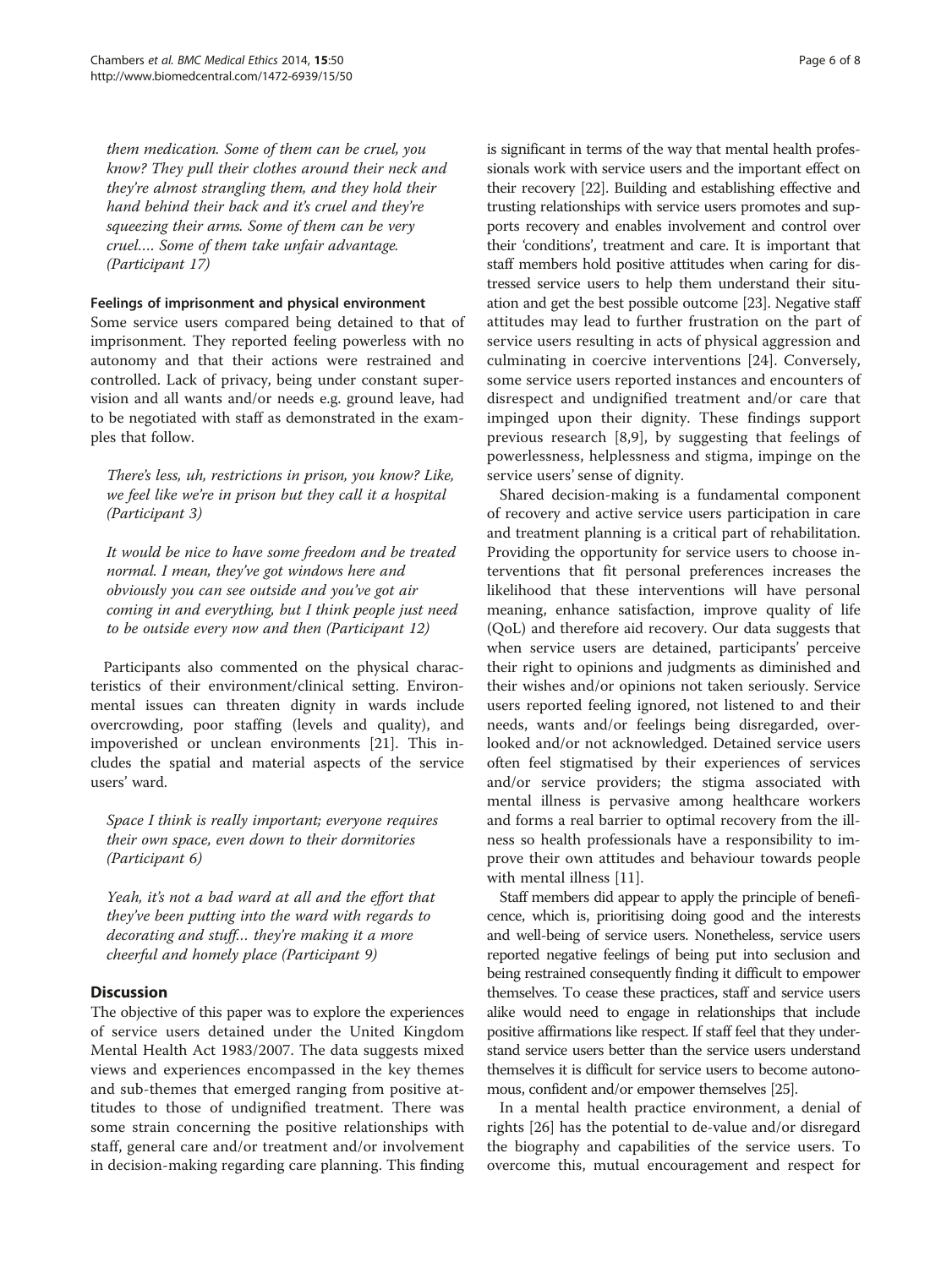<span id="page-6-0"></span>the service user is required, as well as developing a sense of solidarity amongst staff members and service users in general i.e. a 'working' partnership. The 'normalisation' of doing 'regular', simple daily activities with and/for service users may act as respite from an authoritative staffservice users relationship and may act to restore a measure of dignity.

Mental health practitioners seemed to focus on solving service users problems primarily from a biomedical point of view and the service users' perspective, values, wishes and/or needs did not seem to be sufficiently considered. With their 'superiors', professionals should build upon learning from their work and focus on complex decision-making within mental health practice. Enhanced awareness of how clinical decision-making can impact upon 'self', service users, professionals and service delivery. There is a need for holistic care within institutions that have a violating culture [\[27,28](#page-7-0)]. Our data suggested that in certain situations mental health workers may have demonstrated ethically questionable behaviours when interacting with detained service users. This may be due to the nature of the intense and demanding clinical environment [[27](#page-7-0),[28](#page-7-0)].

Recovery-orientated ways of thinking i.e. social and/or clinical outcomes and participation are required. It is possible that the number and impact of violent incidents i.e. physical acts of aggression and/or hostility to self and/or others in acute mental healthcare settings could be reduced by the appropriate use of advance directives as part of the Care Programme Approach (CPA) [\[29\]](#page-7-0) and consequently help reduce the use of coercive interventions.

The results of this study represent personal experiences which were transformed from the unspoken to the explicit. The findings could be transferred to other similar mental health inpatient settings within the NHS or social services and the wider health and social care environments across Europe and beyond as this is a universal issue [\[24\]](#page-7-0). Clinical settings could be considered typical and the sample representative of those detained service users detained under the MHA [8,9]. The data were gathered via interviews, some conducted by service user researchers that took place during the participants' period of detention thus avoided the pitfalls of retrospective research, such as recall bias and accuracy [\[27\]](#page-7-0). However, we are mindful that the lack or limited autonomy of service users, service users being afraid that information will be revealed to staff members, service user involvement in the 'situation' (therefore lacking distance) may have impacted on the an objective picture of detention and the service user experience.

#### **Conclusions**

This paper has reported on a fundamental value in mental health care - the dignity of detained service users.

Our findings suggest that despite the rhetoric regarding service user involvement there still remains the need to address a range of issues within mental health nursing that could threaten dignity in care settings [\[28](#page-7-0)]. The data suggests that the attitudes and behaviour of staff members (people) are key to the enhancement or undermining of dignity in this challenging aspect of mental health practice. The physical environment and organisational culture (place) also needs to be considered if respect for service user dignity is to be operationalised and embraced throughout [\[29](#page-7-0)]. Both people and place need to convey the worth or value of all service users, particularly, when they are at their most vulnerable.

#### Competing interests

The authors declare that they have no competing interests.

#### Authors' contributions

MC and SG designed the study and MC obtained the funding. RB and KT provided input throughout the study to assist in refining the process and interviewed the service users. All authors analysed the data. MC and XK drafted the manuscript. All authors read, made significant contributions and approved the final manuscript.

#### Acknowledgements

Norman Purnell and Kati Lovell who assisted with interviewing participants. The study presented here was funded by the South West London & St. George's NHS Mental Health Trust.

#### Author details

<sup>1</sup> Faculty of Health, Social Care and Education, Kingston University and St George's, University of London, London, UK. <sup>2</sup> Faculty of Health and Medical Sciences, University of Surrey, Guildford, UK.<sup>3</sup>Institute of Psychiatry, King's College, London, UK. <sup>4</sup>Institute of Population Health Research, St. George's University of London, London, UK.

#### Received: 31 July 2013 Accepted: 20 June 2014 Published: 27 June 2014

#### References

- 1. MIND: 2010. [http://www.mind.org.uk/help/research\\_and\\_policy/](http://www.mind.org.uk/help/research_and_policy/dangerousness_and_mental_health_the_facts) [dangerousness\\_and\\_mental\\_health\\_the\\_facts.](http://www.mind.org.uk/help/research_and_policy/dangerousness_and_mental_health_the_facts) Accessed January 7, 2013.
- 2. United Nations: Universal Declaration Of Human Rights; 1948. [http://www.un.org/events/humanrights/.](http://www.un.org/events/humanrights/) Accessed July 14, 2014.
- 3. International Council of Nurses' (ICN): Code Of Ethics For Nurses; 2005. [http://](http://www.icn.ch/about-icn/code-of-ethics-for-nurses/) [www.icn.ch/about-icn/code-of-ethics-for-nurses/.](http://www.icn.ch/about-icn/code-of-ethics-for-nurses/) Accessed November 16, 2012.
- 4. Macklin R: Dignity is a useless concept. BMJ 2003, 327:1419–1420.
- 5. Mandelstam M: How We Treat The Sick: Neglect And Abuse In Our Health Services. London: Jessica Kingsley Publishers; 2011.
- 6. Shotton L, Seedhouse D: Practical dignity in caring. Nurs Ethics 1998, 3:246–255.
- 7. Gallagher A, Wainwright P, Baillie L, Ford P: The RCN dignity survey: implications for leaders. Nurs Man 2009, 16(4):12–16.
- 8. Bonney S, Stickley T: Recovery and mental health: a review of the British Literature. J Psychiatr Ment Health Nurs 2008, 15:140–153.
- 9. Tew J, Ramon S, Slade M, Bird V, Melton J, Le Boutillier C: Social factors and recovery from mental health difficulties: a review of the evidence. J Soc Work 2011, 42:443–460.
- 10. Chochinov HM: Dignity Therapy: Final Words For Final Days. Oxford University Press; 2012.
- 11. Bagheri A: Elements of human dignity in healthcare settings: the importance of the patient's perspective. J Med Ethics 2012, 38:729-730.
- 12. Georgieva I, Mulder CL, Whittington R: Evaluation of behavioral changes and subjective distress after exposure to coercive inpatient interventions. BMC Psychiatry 2012, 12:54.